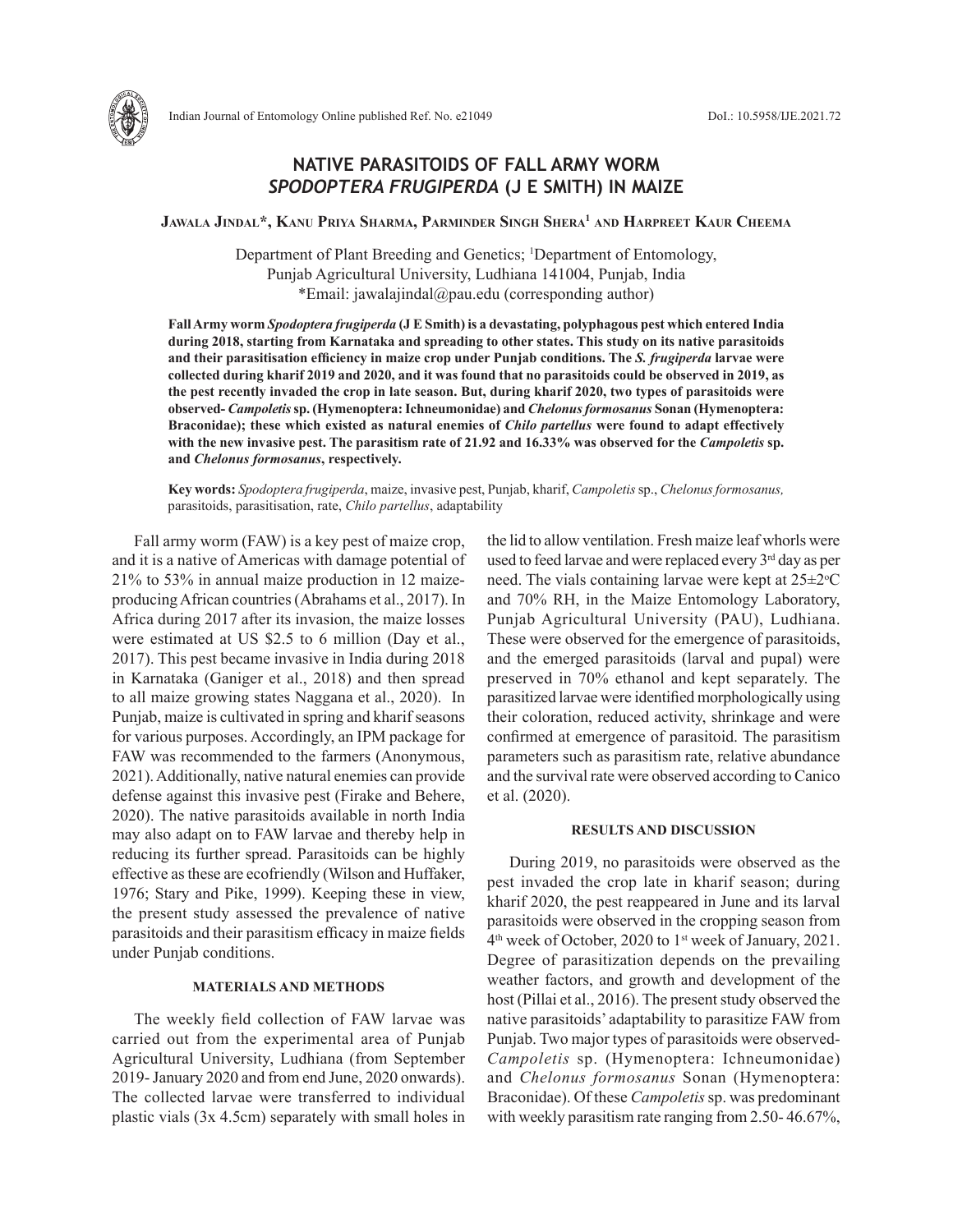maximum being in the  $4<sup>th</sup>$  week of November (46.67%) with parasitism rate of 21.92%. The parasitism by *Campoleits chlorideae* (2-3%) was also reported by Sharanabasappa et al. (2019) in maize fields of Shivamogga and Devanagere districts of Karnataka. *Chelonus* is among the established FAW parasitoids, initially reported from America and Africa (Rao et al., 1993); in the present study, parasitism rate of 6.67- 32% by *C. formosanus* was observed with maximum being in 2nd and 3rd week of November, 2020; with overall mean parasitism rate of 16.33%. The total parasitism rate ranged from 10.00- 60.00% with overall of 38.26%. The maximum total parasitism  $(60\%)$  was during  $2<sup>nd</sup>$ week of December, 2020. The relative abundance (82.35%) of *Campoletis* sp. and *C. formosanus* was maximum at 4th week of November and 3rd week of December, 2020, respectively. Relative abundance of both parasitoids ranged from 17.65- 82.35%. The overall relative abundance for *Campoletus* sp. and *C. formosanus* was 59.86% and 40.14%, respectively; reaching the maximum survival rate of 100% in 2nd week of November, 2020 and 80% in 4<sup>th</sup> week of December, 2020, respectively (Table 1).

*Chelonus* has good species diversity- up to 45 species are from Caribbean nation of Trinidad and Tobago as well as Queensland and Western Australia (Kittel et al., 2016). Because of adaptability, *Chelonus*  occurs in wide geographical areas, and might prove to be effective biocontrol agent against FAW. *Campoletis* sp. is oligophagous attacking many hosts falling under several genera in Noctuidae (Murua et al., 2006). As per the inventory of parasitoids and parasites of FAW in America and Caribbean basin, a number of parasitoids are known (Molina- Ochoa et al., 2003). Among these, about a dozen species attack immature stages of key pest of maize, *Chilo partellus* in different maize growing parts of the country. Among larval parasitoids *Apanteles, Bracon, Chelonus, Iphiaulax, Campoletis, Stenobracon, Goniozus and Sturmiopsis*  sp are predominant. These belongs to Ichneumonidae, Braconidae, Eulophidae, and Tachinidae families of larval parasitoids (Panwar, 2005). The adaptability of native parasitoid of *C. partellus* to *S. frugiperda* observed in the present study will lead to findings on more parasitoids (Meagher et al., 2016; Hay-Roe et al., 2016). Sharanabasappa et al. (2019) observed larval parasitoids including *Coccygidium melleum*, *Campoletis chlorideae, Eriborus* sp, *Odenteypris*  sp and tachinid, *Exorista sorbillans* (Wiedemann) (Diptera: Tachinidae) in Karnataka maize fields wherein *Coccygidium melleum* which is a parasitoid of *S. exigua* was first time reported as parasitizing the larvae*.* Also, *Odenteypris* sp., ectoparasitoids of lepidopteran larvae

| Week | Week of collection                        | Parasitism rates $(\% )$ |            |            | Relative abundance $(\% )$ |            | Survival rate of parasitoids $(\% )$ |            |          |
|------|-------------------------------------------|--------------------------|------------|------------|----------------------------|------------|--------------------------------------|------------|----------|
|      |                                           | Campoletis               | Chelonus   | Total      | Campoletis                 | Chelonus   | Campoletis                           | Chelonus   | Total    |
|      |                                           | sp.                      | formosanus | parasitism | sp.                        | formosanus | Sp.                                  | formosanus | survival |
|      |                                           |                          |            | $(\%)$     |                            |            |                                      |            | $(\%)$   |
| 44   | 4 <sup>th</sup> week of October,<br>2020  | 39.35                    | 14.19      | 53.55      | 73.49                      | 26.51      | 42.62                                | 36.36      | 40.96    |
| 45   | 1 <sup>st</sup> week of November.<br>2020 | 28.13                    | 15.63      | 43.75      | 64.29                      | 35.71      | 46.67                                | 28.00      | 40.00    |
| 46   | $2nd$ week of November,<br>2020           | 8.00                     | 32.00      | 40.00      | 20.00                      | 80.00      | 100.00                               | 0.00       | 20.00    |
| 47   | 3 <sup>rd</sup> week of November,<br>2020 | 18.00                    | 32.00      | 50.00      | 36.00                      | 64.00      | 55.56                                | 37.50      | 44.00    |
| 48   | 4 <sup>th</sup> week of November,<br>2020 | 46.67                    | 10.00      | 56.67      | 82.35                      | 17.65      | 64.29                                | 0.00       | 52.94    |
| 49   | 1 <sup>st</sup> week of December,<br>2020 | 45.45                    | 10.91      | 56.36      | 80.65                      | 19.35      | 64.00                                | 0.00       | 51.61    |
| 50   | 2 <sup>nd</sup> week of December,<br>2020 | 45.00                    | 15.00      | 60.00      | 75.00                      | 25.00      | 66.67                                | 0.00       | 50.00    |
| 51   | 3 <sup>rd</sup> week of December,<br>2020 | 3.00                     | 14.00      | 17.00      | 17.65                      | 82.35      | 33.33                                | 21.43      | 23.53    |
| 52   | 4 <sup>th</sup> week of December,<br>2020 | 6.67                     | 6.67       | 13.33      | 50.00                      | 50.00      | 60.00                                | 80.00      | 70.00    |
| 1    | 1 <sup>st</sup> week of January,<br>2021  | 2.50                     | 7.50       | 10.00      | 25.00                      | 75.00      | 0.00                                 | 66.67      | 50.00    |
|      | Overall                                   | 21.92                    | 16.33      | 38.26      | 59.86                      | 40.14      | 53.87                                | 21.92      | 41.08    |

Table 1. Parasitism and survival rates, and relative abundance of parasitoids on *S. frugiperda* (PAU, Ludhiana; 2020-21)